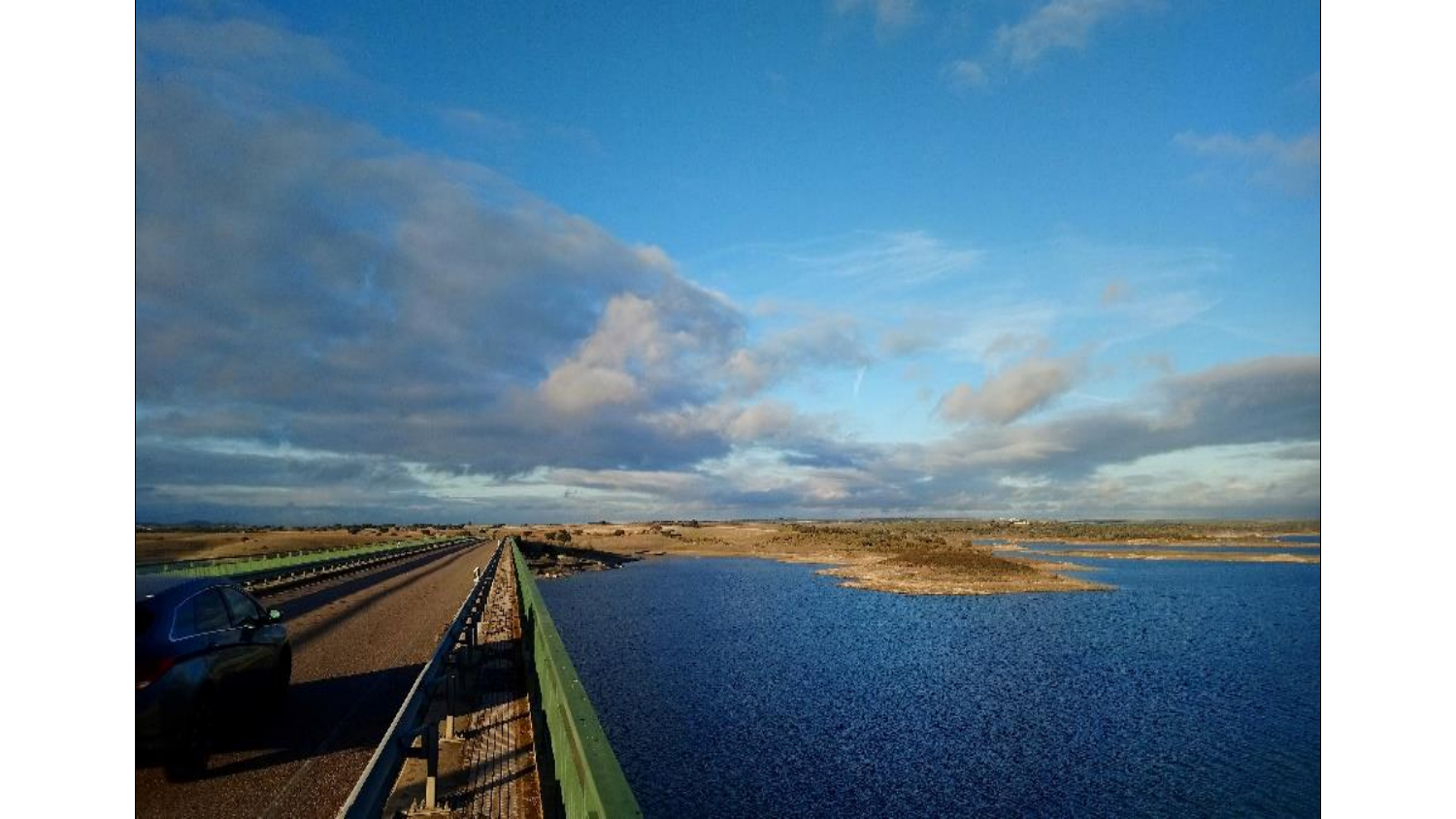

#### **Seminar 21-24 March 2018**

# **Rethinking the classroom in times of superdiversity**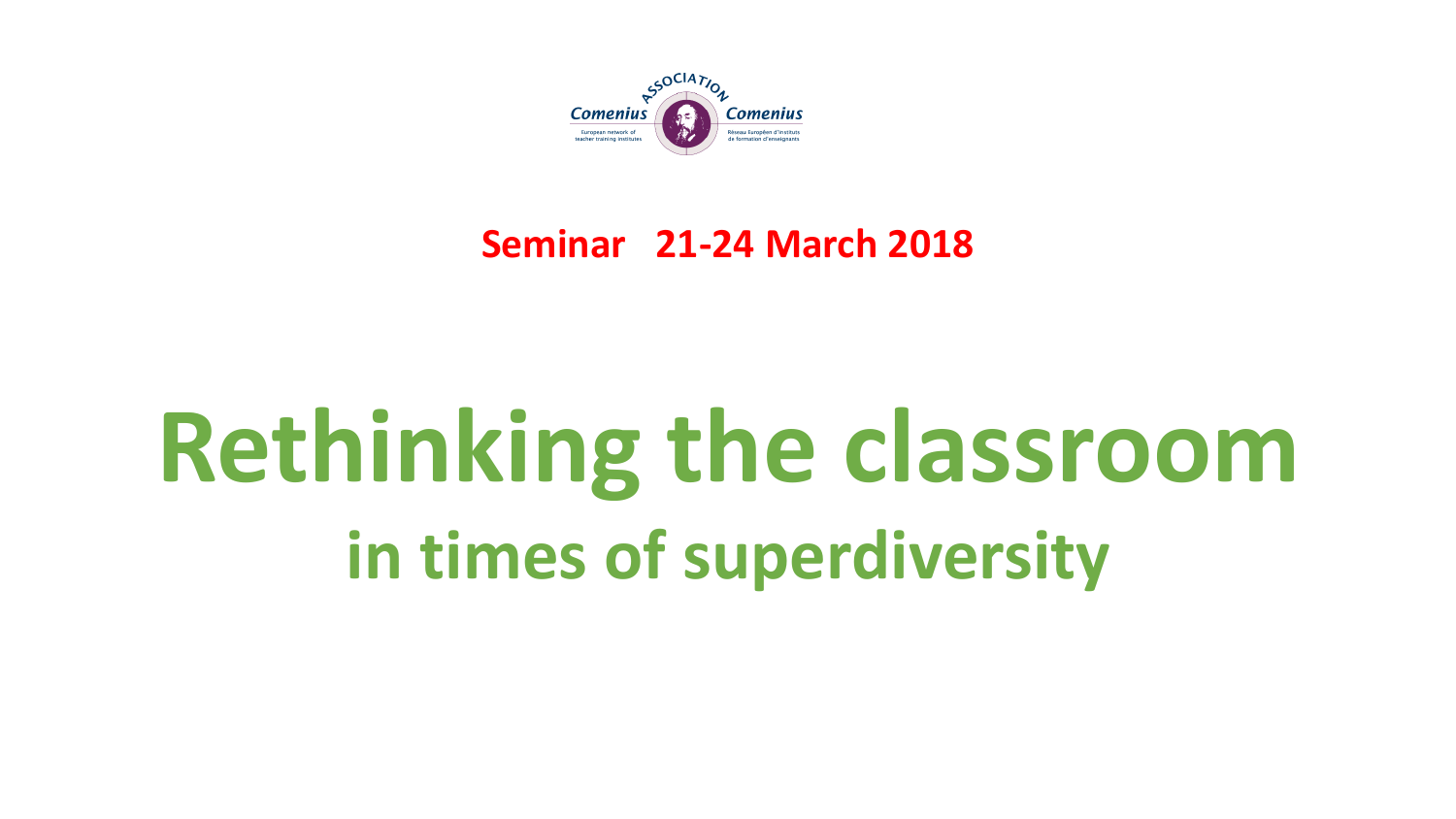Wednesday 21 March

#### **Keynote Speaker**

**How support and integration of refugee teachers can make a change in our school systems**

**Kia Kimhag -** University of Gävle, Sweden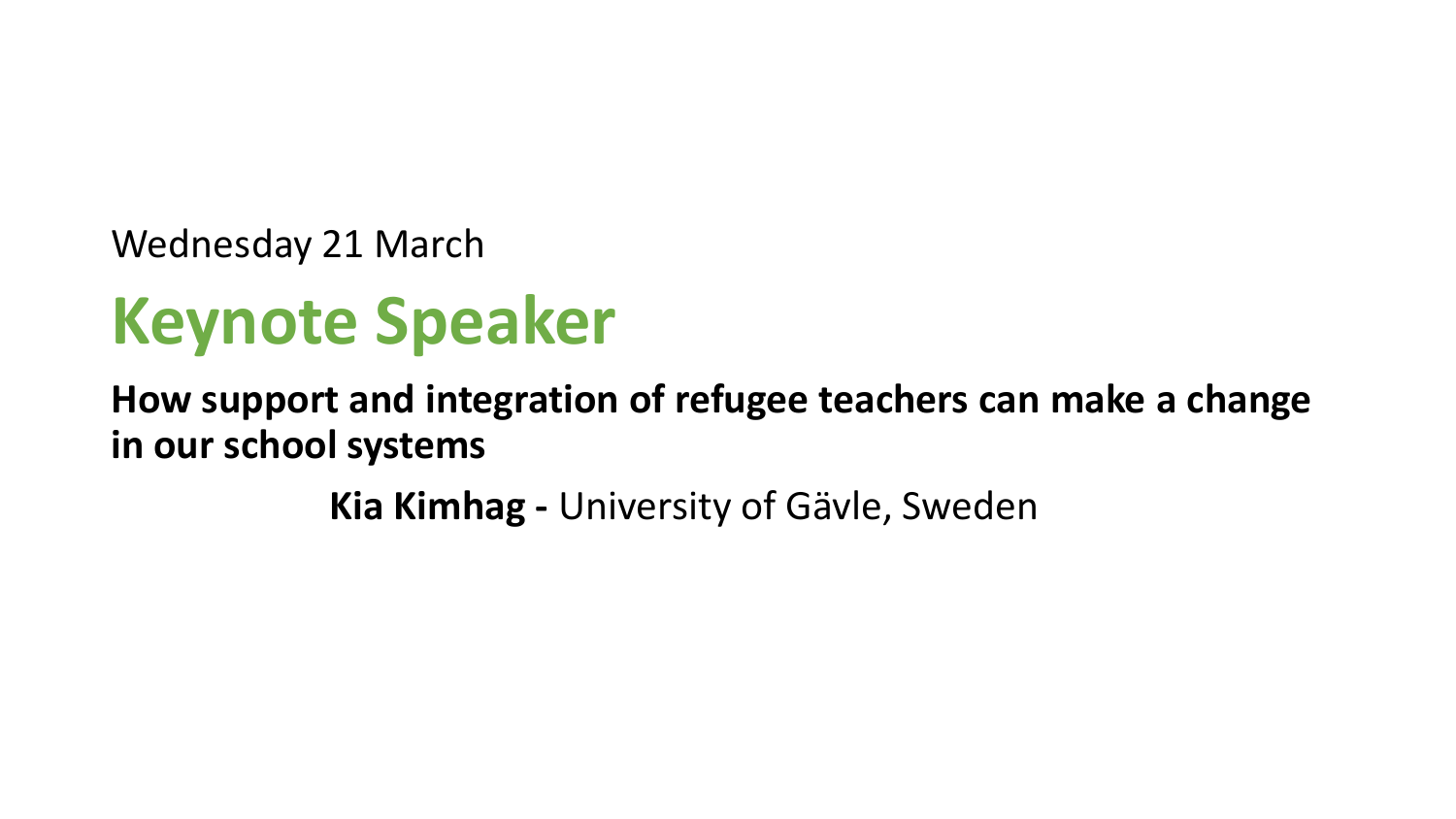Thursday 22 March

#### **Keynote speaker:**

**Multilingualism in schools - Andrea Young -** University of Strasbourg

## **Workshops:**

- **Opening the doors of Higher Education Institutions to refugees -** Hélène Pochet
- **It's all in the mind?! Exploring the riches of multilingualism -** Nele De Witte
- **Speaking about and with refugees – discourse about flight and migration in higher education seminars -** Margarete Menz
- **Raising the expectations and changing the setting – the story of Søndervangskolen -** Martin Brunsgaard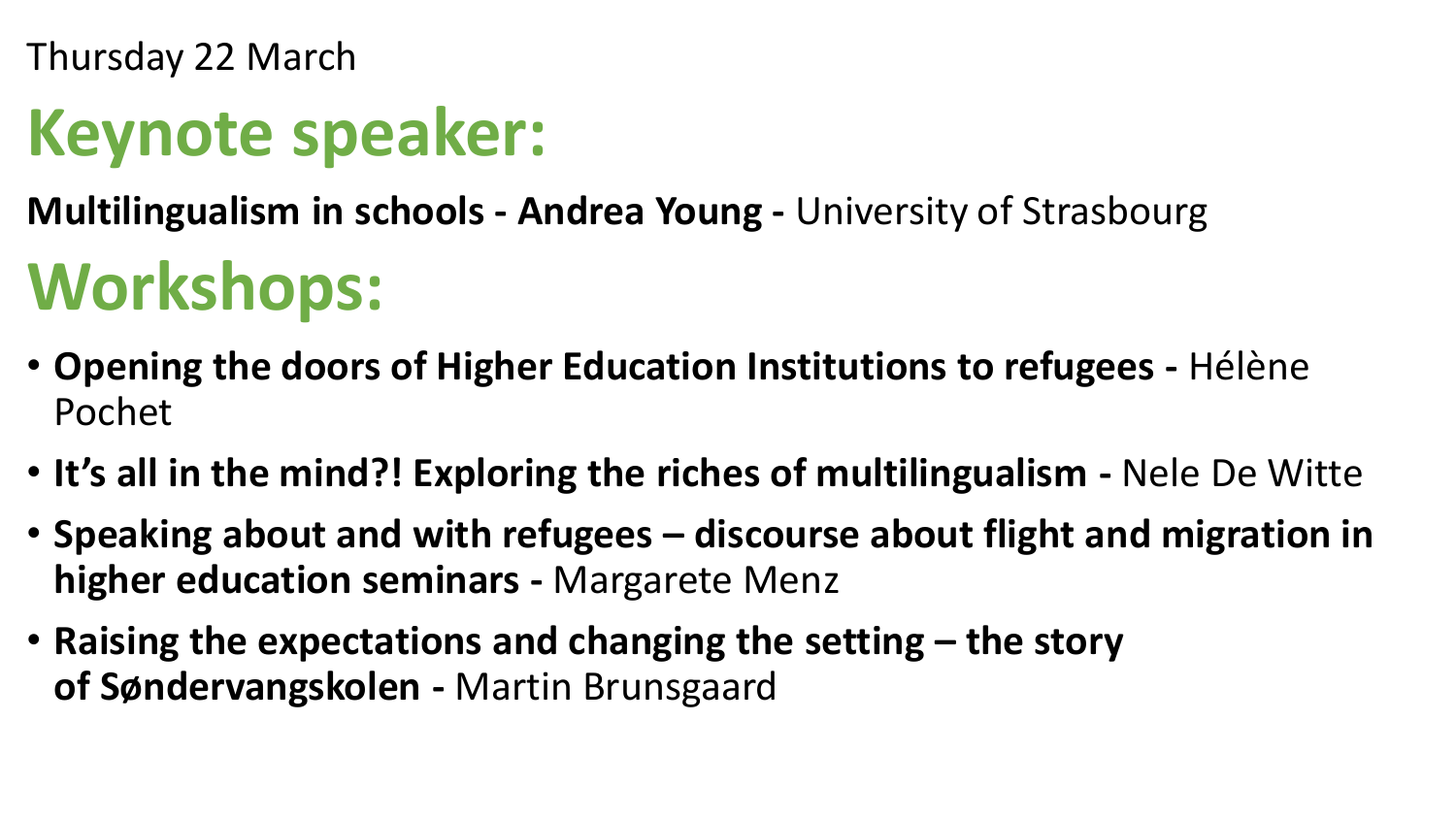Friday 23 March

#### **Keynote speaker**

**What should teachers know about ethnocultural diversity? The essentials - Orhan Agirdag – university of Leuven**

### **Workshops**

- **Working with unaccompanied foreign minors at JOBA vzw -** Sarah Agyemang
- **Together we are strong: Diversity needs a POWERful learning environment and a POWERful school -** Tanja Janssens & Lies Op De Beeck